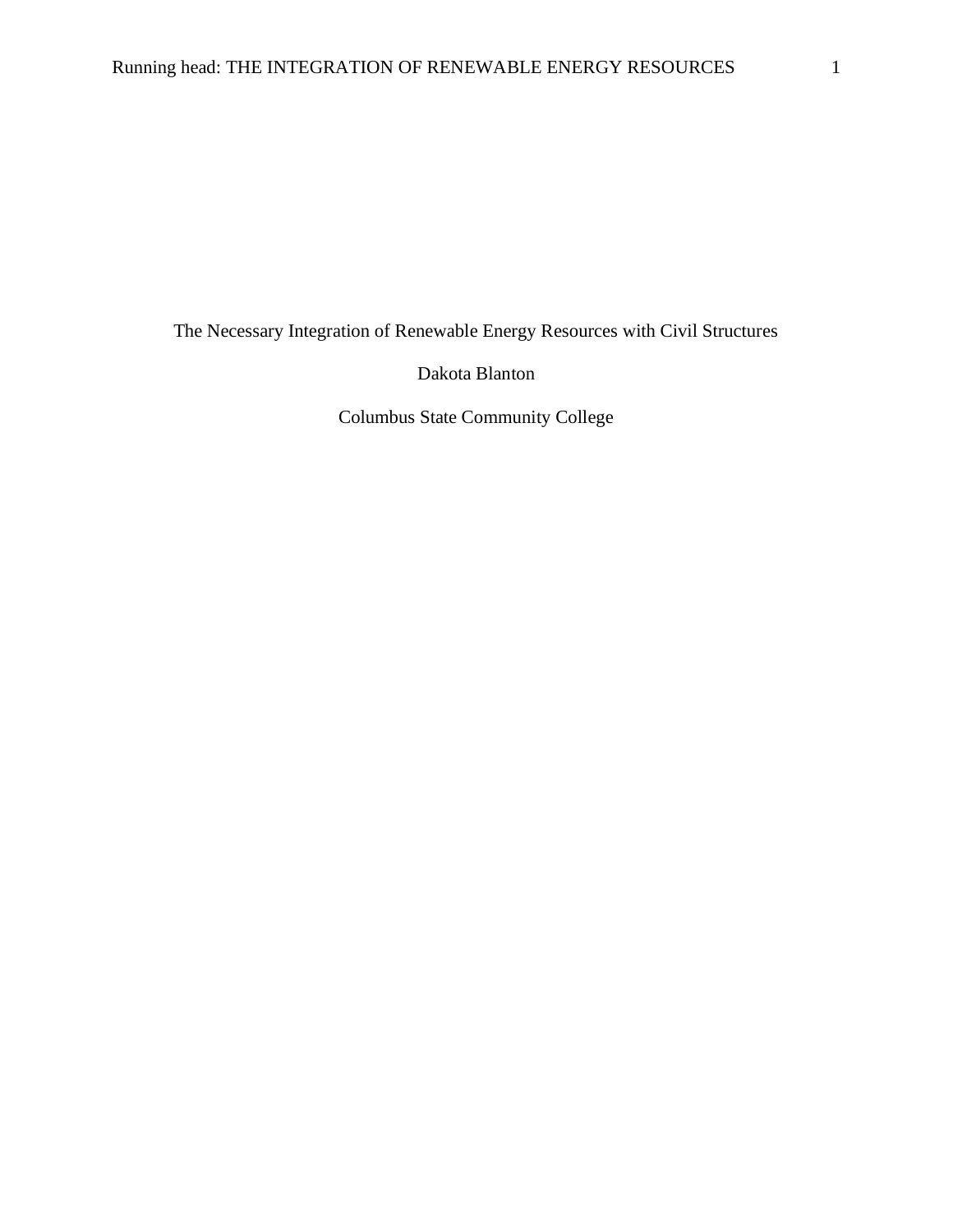#### Abstract

Mankind and the world as we know it has always adapted to problems as we are confronted with them, often with little thought of future consequences. This essay discusses the possible solutions to the declining health of our surrounding environment. The evolution of power generation was shaped as the need for such resources arose. With growing populations came growing cities, mass structures and freeways. With them came a need for massive amounts of electricity. Why the engineers, architects, and civil planners did not incorporate energy efficiency and Renewable Energy into these wonderous displays of man's ability, escapes me. Perhaps the reasons were a lack of technology, lack of funds, or the monopolies of power that will continue to deny the need for energy efficiency. What I do know, is that it is now a necessity to incorporate these technologies into our currently existing and newly built structures, for the sake of our planet and our future.

*Keywords*: Renewable Energy (RE)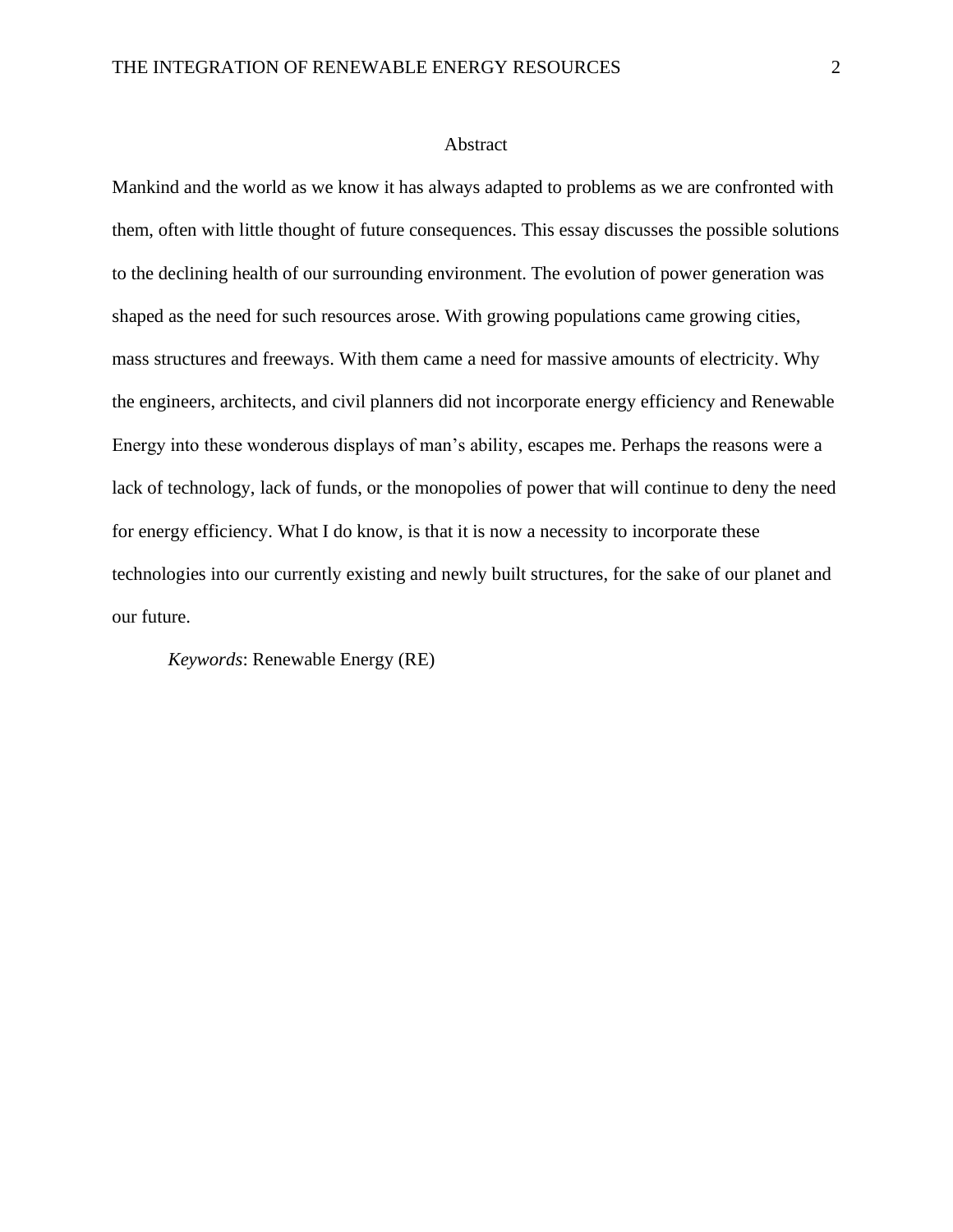The Necessary Integration of Renewable Energy Resources with Civil Structures

#### **Failure to Adapt**

Nobel prize winning scientist Christian de Duve once said "The cost of our success is the exhaustion of natural resources, leading to energy crises, climate change, pollution, and the destruction of our habitat. If you exhaust natural resources, there will be nothing left for your children. If we continue in the same direction, humankind is headed for some frightful ordeals, if not extinction."

The impact of pollution from civilizations' continuous need for electricity is a concern for many people. One would think incorporating renewable resources and energy efficiency into our structures is a common practice. However, the potential cost of doing so has kept many civilizations from such practices. There are many ways to accomplish this goal today by incorporating Renewable Energy (RE) into our civil structures such as bridges, buildings, and roads. Companies that have failed to adapt to Renewable Energy technologies are potentially keeping society from progressing or in other words, adapting. Advances in technology in the field of civil engineering and renewable resources and energy have given us the capability to fully integrate environmentally friendly technology and should be implemented.

# **Dirty Energy (History)**

It is easy for people to point blame when they think about the technologies being used today. They could blame their parents or grandparents' generations, and say that they didn't care about the future, or they could say that they simply did not have the knowledge. Each generation is faced with its own problems. That generation is then charged with the due diligence to find a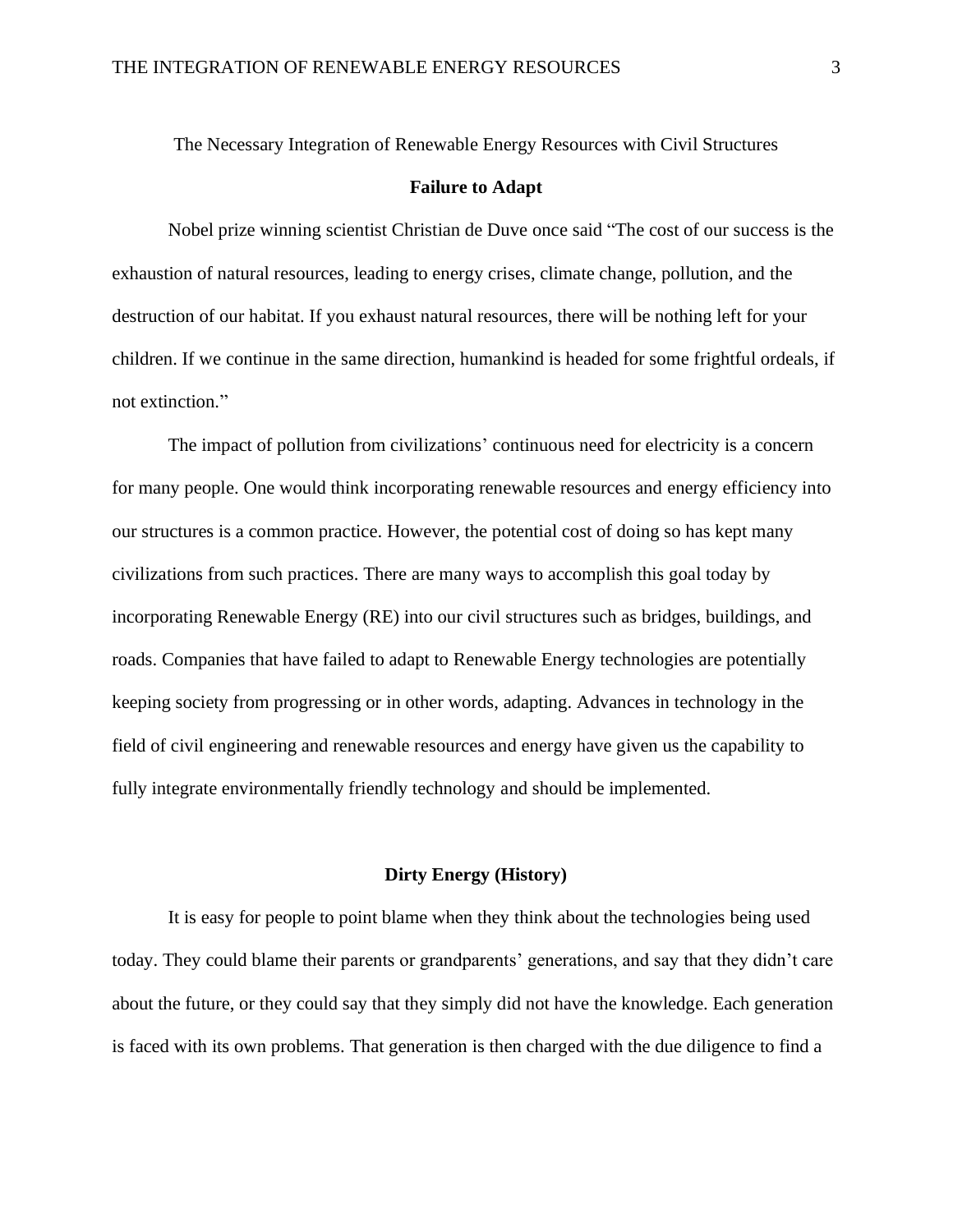solution to that problem. Most of the time that solution will be the cheapest, fasted and easiest one.

Believe it or not, usable electricity was not always around, electricity had to be generated and then manipulated, eventually giving life to many of our modern-day comforts such as light bulbs and electric heaters. In fact, according to "History of Electricity, n.d" we can trace our use of electricity early into the 1800's.

"One of the first major breakthroughs in electricity occurred in 1831, when British scientist Michael Faraday discovered the basic principles of electricity generation. Building on the experiments of Franklin and others, he observed that he could create or "induce" electric current by moving magnets inside coils of copper wire. The discovery of electromagnetic induction revolutionized how we use energy. In fact, Faraday's process is used in modern power production, although today's power plants produce much stronger currents on a much larger scale than Faraday's hand-held device" ("History of Electricity" n.d).

Humanity has come a long way since then. The generation of electricity has since turned into an industry and a business. Everybody in the world that uses electricity pays for this resource. But this resource must come from somewhere and in this case, it is coal. "In the era of modern power plants, coal has always generated more electricity in the U.S. than any other fuel source. In recent decades, we have seen other sources compete for second place: first hydroelectricity, then natural gas, nuclear power, and natural gas again". ("History of Electricity" n.d)

During the great depression, power lines began to bring electricity to rural areas causing energy use to double every 10 years. Petroleum and coal were the primary means of energy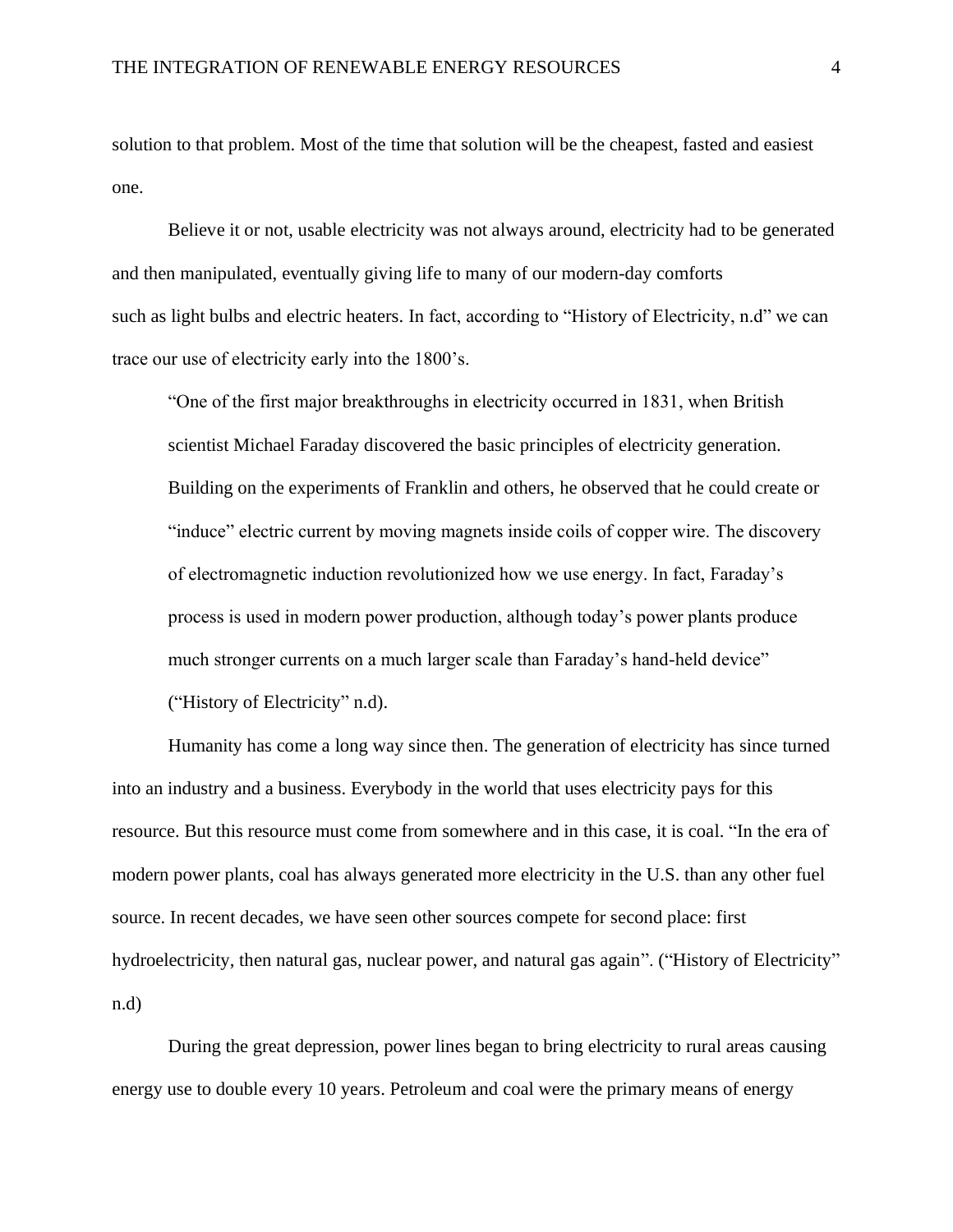production, the cost of which was declining steadily. The problem of commercial energy for all was solved. Homes were happy and electrified; the promised technology has finally arrived. Gasoline, coal and nuclear energy use then continued to increase at an alarming rate, unchecked. Efficient energy use was simply not a concern until 1979 when war and political disputes caused the price of petroleum to sky rocket ("A Short History of Energy" n.d). As human population grew, the need for infrastructures and new technologies grew as well. Many systems and structures currently in place were developed to best suit the (then) current needs of society.

# **Pollution**

When we look at the world around us, it is not hard to see the effects pollution has had on this world. Smog, litter and a hole in the ozone layer are just a few. As many of us look at the world that we call home, we do not know what it was like untouched by mankind. We have created machines that have taken an unforgiving toll on our planet. Most of us, whom grew up in the late  $20<sup>th</sup>$  and early  $21<sup>st</sup>$  centuries have then become increasingly reliant on these technologies. In fact, if it wasn't for pollution or the price of gasoline then the thought of using renewable resources probably wouldn't be much of a concern right now.

While mankind excelled and continued creating new and interesting technologies, we also continued putting our needs and wants before the health of our world. Mankind created the need for electricity, the generation of which has cause many problems. "Electricity generation burns large amounts of fossil fuels and produces several important air pollutants, including carbon dioxide, sulfur dioxide, and nitrogen oxides" (Human activity and air pollution, 2006, p.1).

According to *"Electricity and the Environment" (2018)*, the transportation and actual usage of electricity is a clean process. It's only is the generation of which that causes problems.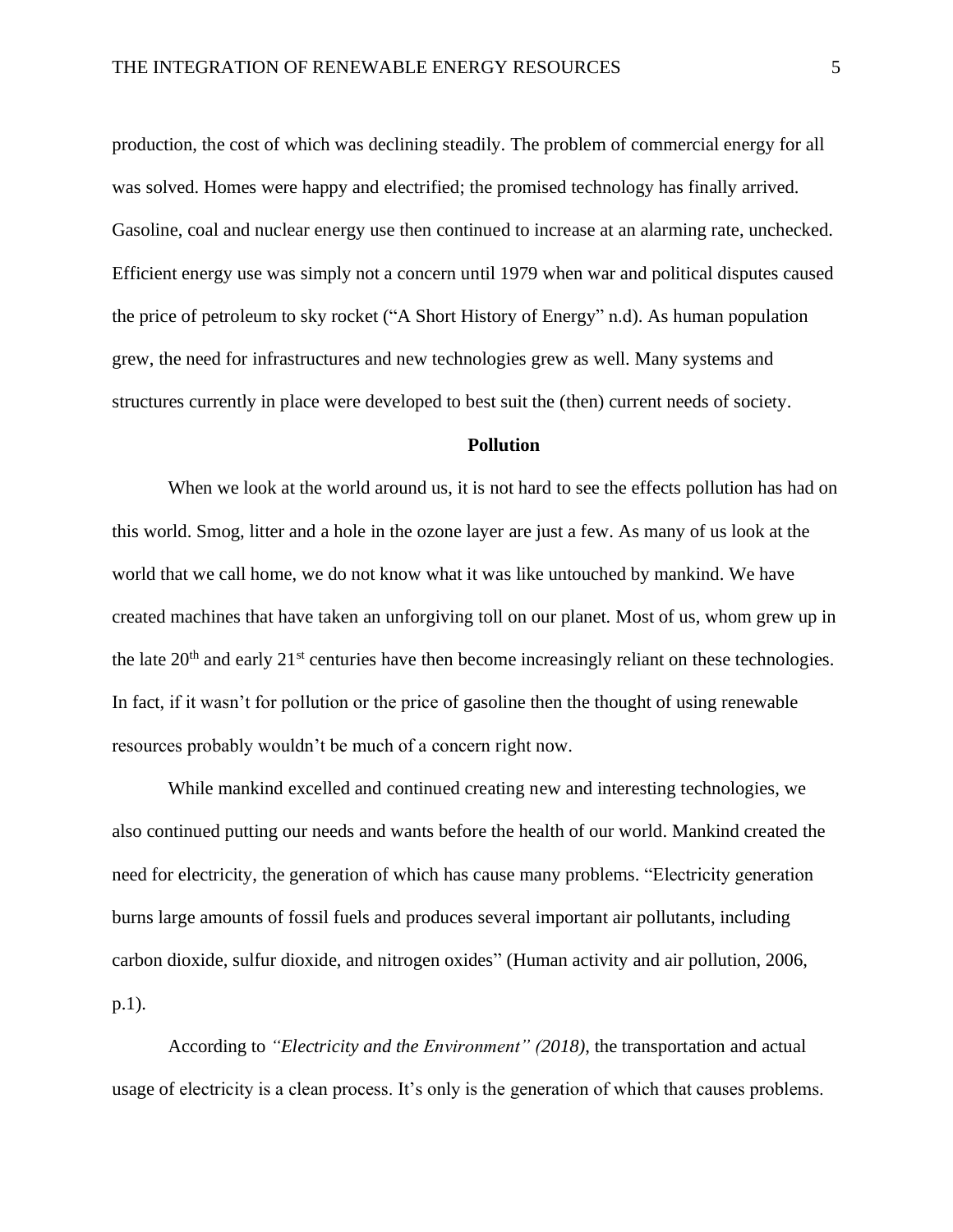"In the United States, about 64% of total electricity generation in 2017 was produced from fossil fuels (coal, natural gas, and petroleum), materials that come from plants (biomass), and municipal and industrial wastes" (Electricity and the Environment, 2018).

So why does all this matter? Well in the process of using these materials to produce electricity, they are also producing bi-products in the form of combustion gas emissions. This includes but is not limited to Carbon dioxide (CO2), Carbon monoxide (CO), Sulfur dioxide (SO2), Nitrogen oxides (NOx), Particulate matter (PM), Mercury. All of which have negative affects on human health and the environment. (Electricity and the Environment, 2018).

## **Technology at our Fingertips**

Advances in civil engineering and renewable resources and energy have given us the capabilities and knowledge to allow mankind and 1st world civilizations to fully integrate green energy and recyclable materials into our infrastructures and communities. These technologies include but are not limited to, hydroelectric, solar, solar thermal, solar photovoltaic, wind, biomass, geothermal and tidal. All of which, have the capability of producing electricity without harmful bi products.

There may be an explanation to why we haven't completely integrated these RE technologies into our structural environment. According to "*Whole system design" (2009),* "During the 20th century, engineering became more and more specialized as scientific and technological knowledge increased exponentially…21st century engineers are no longer trained across fields of engineering as they were before and thus no longer keep up with the latest breakthroughs in every field. As a result, opportunities are often missed to optimize the whole system"  $(p.5)$ .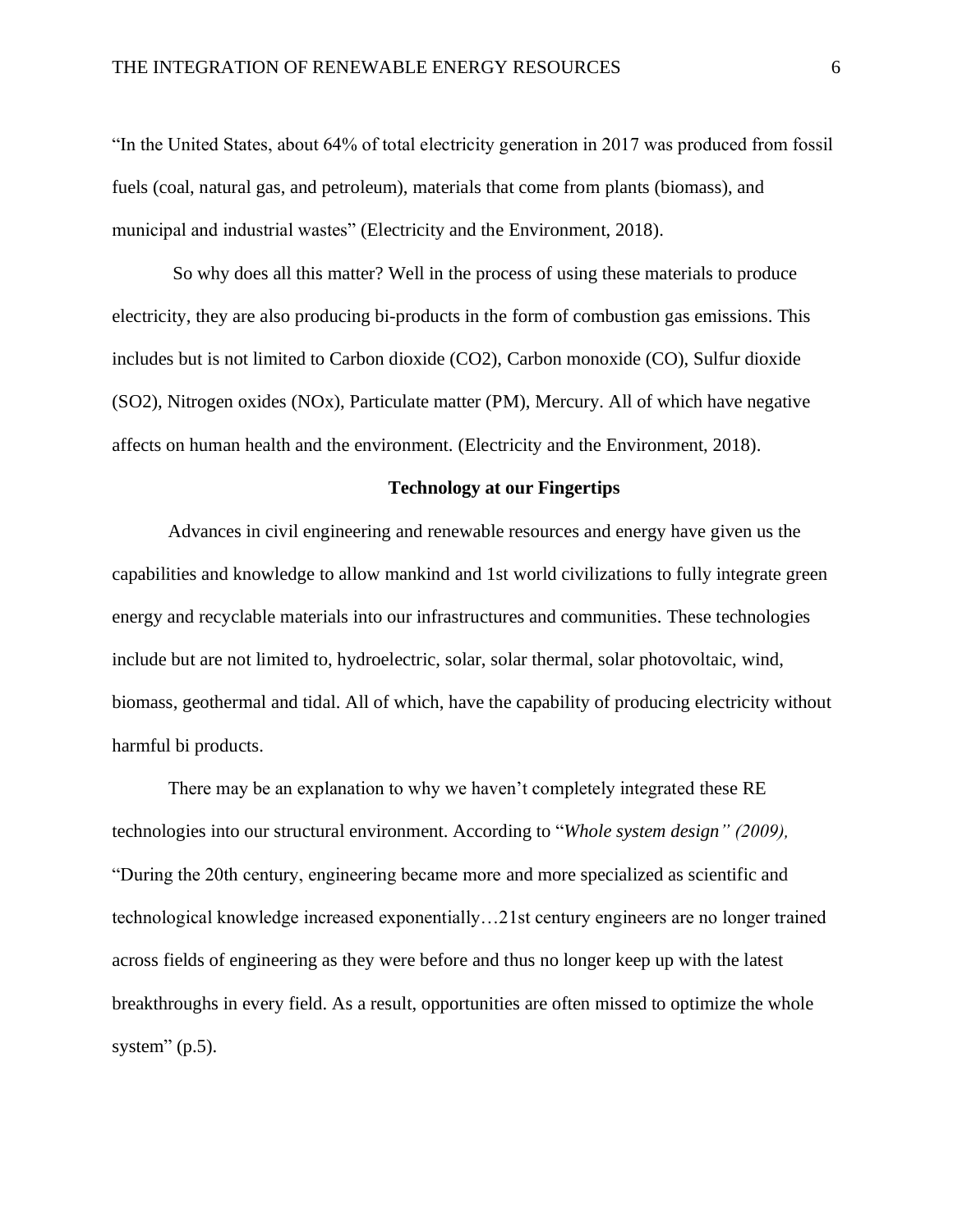Is the solution to our problem a better interaction between the fields of engineering? Perhaps, and hopefully that is something these fields can better improve, especially with the relative ease of communication now days.

The goal is not to get rid of the current method of producing electricity, because it is extremely reliable and there are situations that need that sort of reliability, such as hospitals. However, with the technology that we have available to the masses, why would we not make each individual infrastructure as self-sustaining as possible? It only makes since that a bridge, road, home, or large building, has renewable energy options built into it, in addition to being as energy efficient as possible. Wouldn't it feel nice to know that the electricity that you are using to watch your television came from the solar panels sitting on top of your home and not from an electricity generating powerplant that burns countless gallons of fuel to bring that same amount of power to you?

With the technology to install solar panels on a home available, doing so could enable 70% of that homes' electricity consumption to be from the solar panels (on average 5,600 kWh per year). This would require an installation of a 3-kW solar system on their roof. "5,600 kWh is the equivalent to 6,000 lbs. less in carbon emissions, planting trees on half an acre, not driving your car for 7,500 miles" ("How Much Do Solar Panels Cost", n.d).

Those are impressive numbers just for a home, now imagine how much electricity could be produced or saved if a skyscraper downtown implemented solar technology and complete energy efficiency. When you think of the outside of a skyscraper, for the most part you see windows. Which are also able to implement solar technology to help reduce the usage of regular industry produced electricity. Since electricity must be used as it is produced, the reduction in the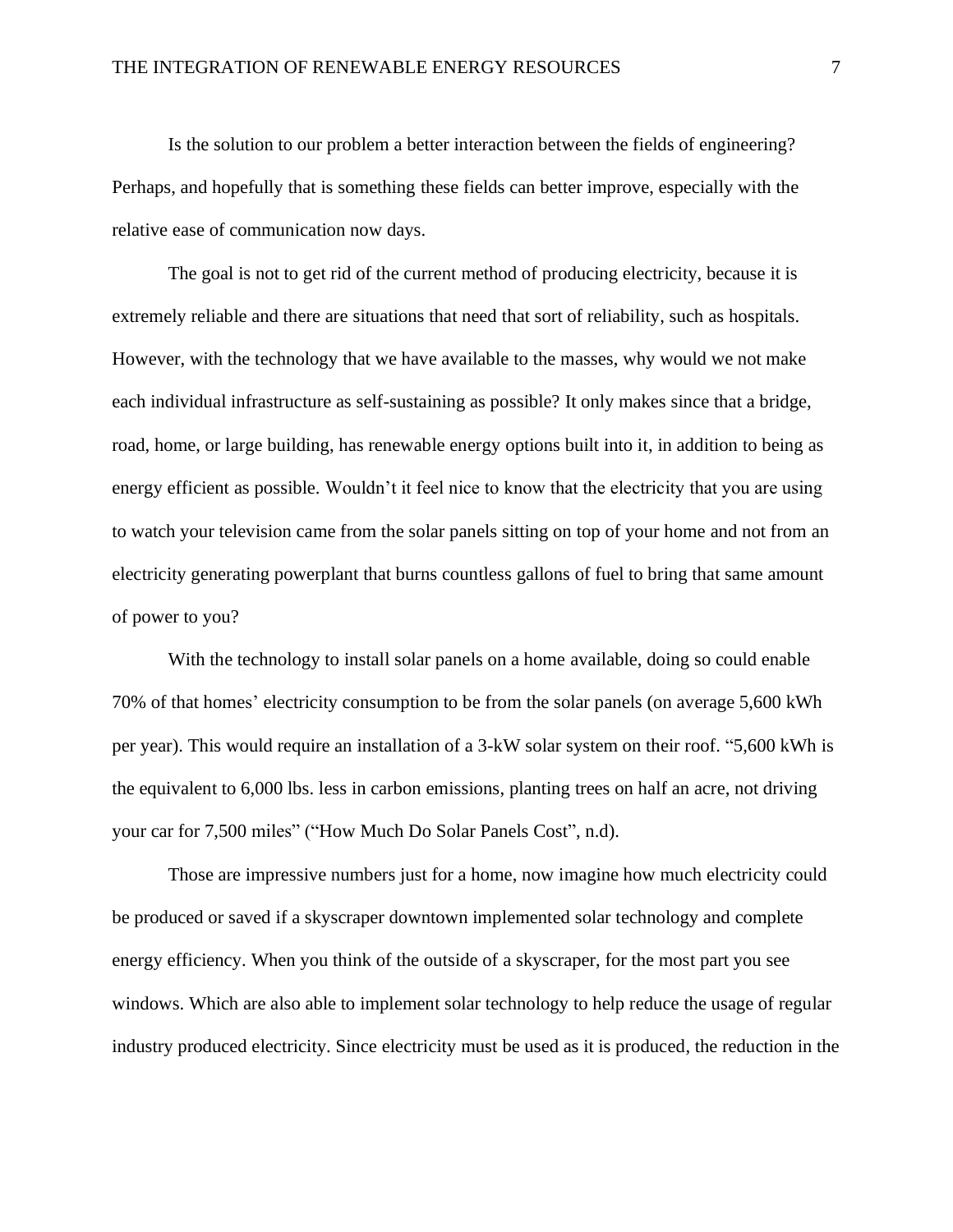use of their product would force suppliers of electricity, simply to produce less. Therefore, reducing the amount of electricity produced and in turn reducing pollution.

We all know the feeling of walking along the road on a hot summer day, and the sun is just blazing down upon you. The United States of American has countless miles of roadways just in itself. According to *Solar Roads* "In the 48 contiguous states alone pavements and other impervious surfaces cover 112,610 square kilometers - an area nearly the size of Ohio …It is believed that continuing development adds another quarter of a million acres each year and that typically two-thirds of the cover is pavements and one-third is building roofs" ("Our Journey", n.d). But, what if all those miles of roadways could also produce electricity via, solar power? Well that's just what *Solar Roads* is doing. They are developing ways to integrate solar technology with our roads and the numbers are impressive.

"Sun power offers a 230- Watt solar panel rated at 18.5% efficiency. Its surface area is 13.4 square feet. If the entire 32,868.61 square miles of impervious surfaces were covered with solar collection panels, then:  $((32,868.61 \text{ mi}^2) \times (5280 \text{ ft} / \text{mi})^2)$  /  $(13.4\text{ft}^2/230\text{W}) ((32,868.61 \text{ mi}^2) \times (27,878,400 \text{ ft}^2/\text{mi}^2)) / (13.4\text{ft}^2/230\text{W}) =$  $(916,324,257,024 \text{ ft}^2) / (13.4 \text{ ft}^2/230 \text{W}) = 15,727,953,665,337 \text{ Watts or over } 15.73 \text{ Billion}$ Kilowatts. Considering only the average of 4 hours of peak daylight hours (1460 hours per year) this gives: 15.73 Billion Kilowatts x 1460 hours = 22,966 Billion Kilowatthours of electricity" (Our Journey, n.d.).

As we begin to understand the amount of new technologies that have been introduced to us it isn't hard to see how we can begin to integrate these technologies into our structures. We even begin to question why our own homes do not have this same technology that is readily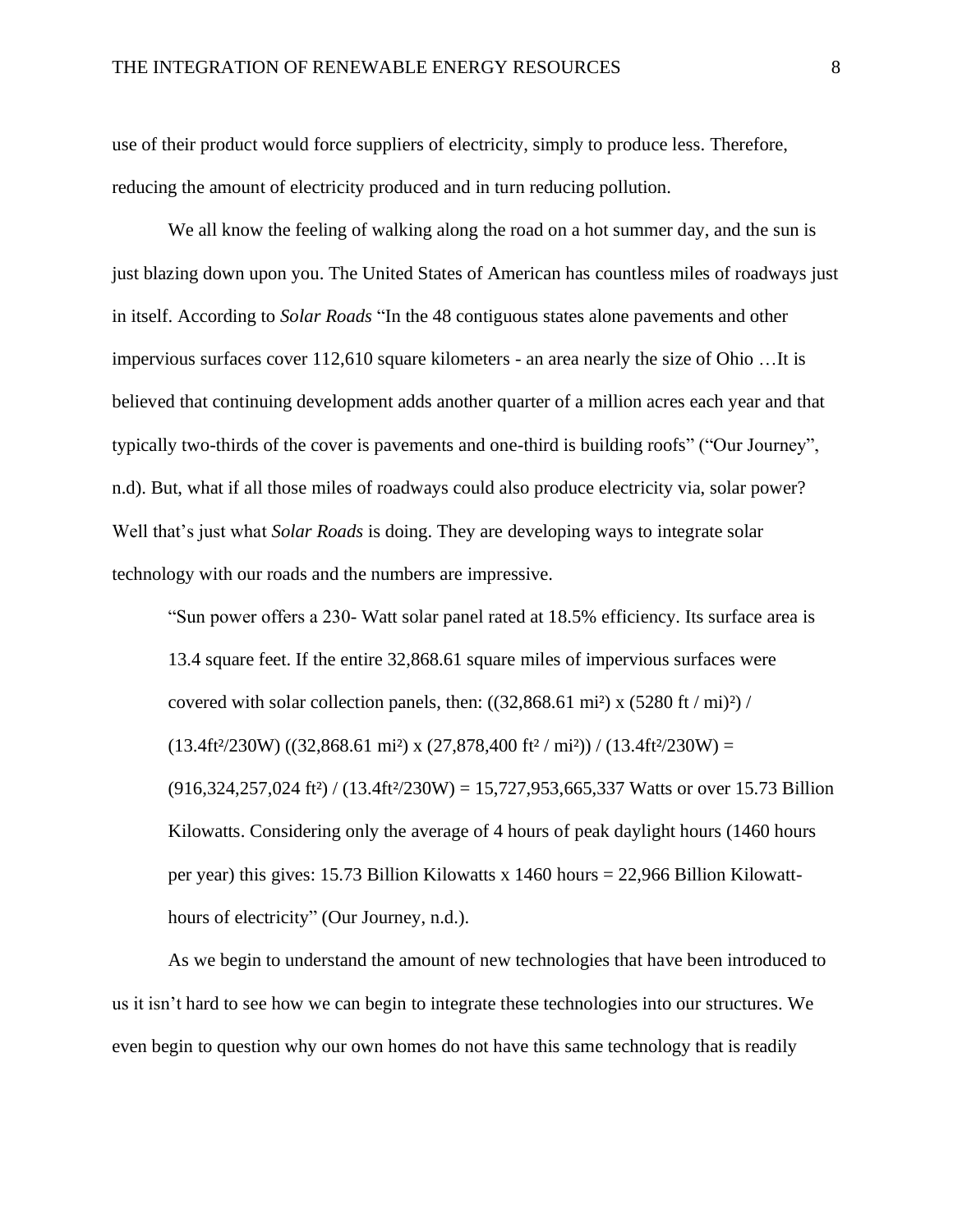available. Let alone mass building or structures that consume massive amounts of electricity. Even a slight decrease in the usage of petroleum generated electricity is better than nothing at all.

Greater integration of RE into the environment is dependent on how urban planning, architectural design, engineering and a combination of technologies can be integrated. There are countless ways infrastructures could use green technology. Such as using recycled materials for the materials a building is constructed with. Also ensuring that same building is designed with the most efficiency as possible. With the available technology and the eventual coast savings of implementing renewable energy and energy efficiency it only makes since at this point to do so.

### **Against the Grain**

Thinking about whom we buy our electricity from, most people that live near each other will usually say the same company. That is because since the beginning of electricity generation the industry has been an extremely difficult and expensive one to enter. Even in 1882 for the first electric industry (General Electric), Thomas Edison needed mass funding. According to "*Electricity and the Environment" (2018),*

"In order for the magic of electricity to truly take hold in American life, new industries were needed to build the generators to supply electric power, as well as the new appliances and electric lights that used it. In 1882, with J.P. Morgan funding his efforts, Edison launched the businesses that would later be known as General Electric. In September of that year, he opened the United States' first central power plant in lower Manhattan—the Pearl Street Station."

Even today Electricity Generation remains a monopoly, perhaps not on purpose, but regardless a monopoly. As with any company they don't want to lose money, so when new technologies emerge that threaten profit, who is to blame them for trying to keep such products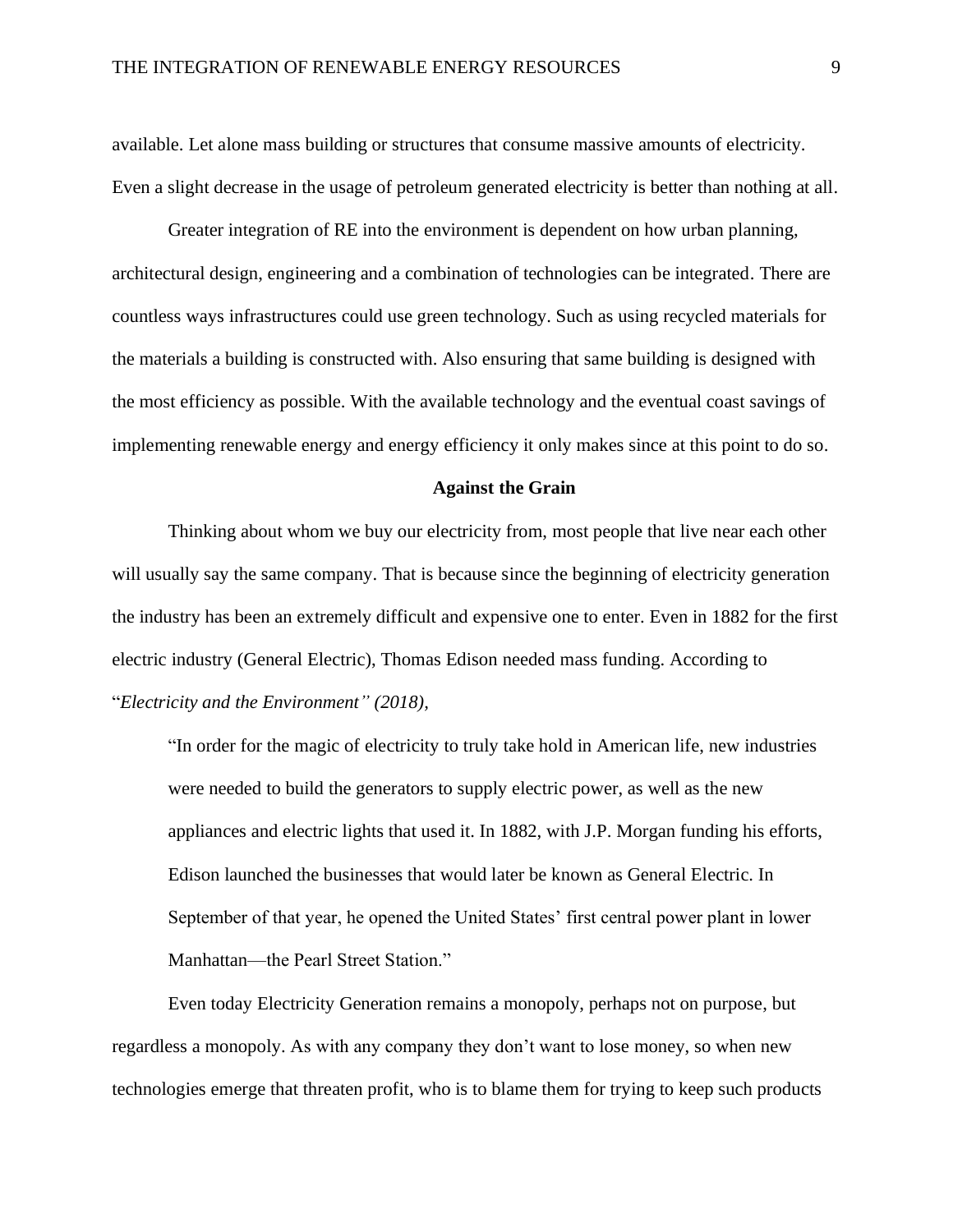hushed, or high priced. Why not make it difficult or expensive for homes or businesses to implement? After all, they would be losing business.

As with all things, there are disadvantages to using renewable energy. First off, being able to integrate renewable energy would require almost a complete reimagining and reconstruction of civil communities. Civil planners would have a whole new project to tackle trying to figure out the best way to do this. In addition to reconfiguring society, price is also a factor. It would be difficult to get business's, home owners, and government officials to stretch their wallet in order to acquire this integrated technology. Why would they spend money they don't need to?

As mentioned before, electricity is consumed as it is produced. Which also means it is necessary to produce large quantities of electricity, a challenge renewable energy still faces today. As cited

"There are still challenges to generation of large quantities of power in renewable energy technology compared to traditional forms of energy generation like fossil fuel. Fossil fuel still produces large quantities of electricity today, by far. This, essentially, means that it can't be solely relied upon to power the whole nation. This means that either we need to set up more such facilities to match up with the growing demand or look out for ways to reduce our energy consumption. This phenomenon indicates that a balance of different energy sources will still prevail for some years to come." (Advantages and Disadvantages of Renewable Energy, 2017)

Renewable energy can also be unreliable. This is an obvious disadvantage to RE and probably the only reason that petroleum-based energy production will most likely be around forever for as long as the resource last. Renewable energy is reliable on mother nature as well.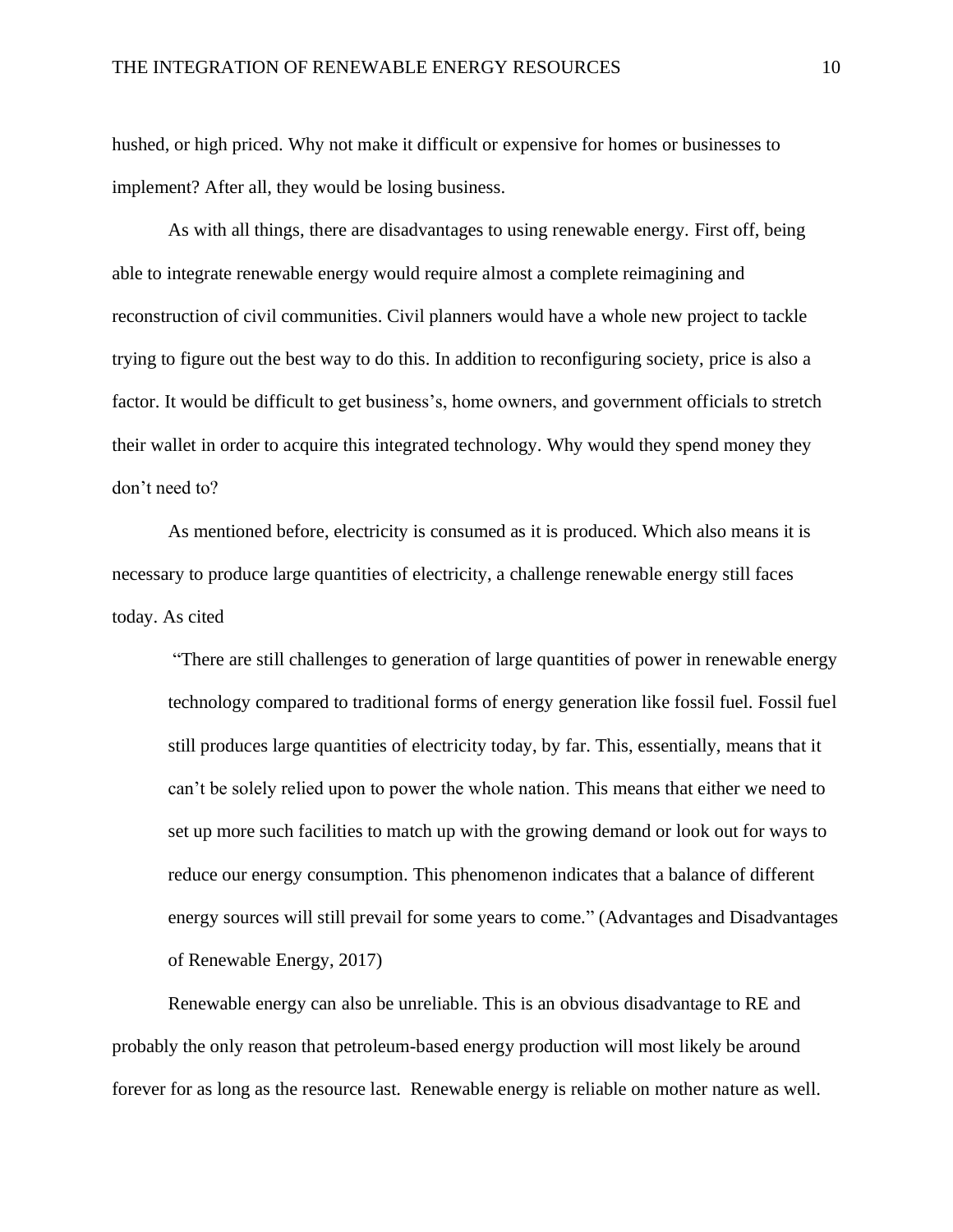"Renewable energy technologies totally depend on the weather (for e.g.: sun and wind) to be able to harness any energy. In case atmospheric conditions are not good enough, renewable energy technologies would lack the ability to generate any electricity. This might instigate campaigns by the authorities to reduce energy usage in order to serve the population for a longer period." (Advantages and Disadvantages of Renewable Energy, 2017)

Even with RE being dependable on mother nature, it is still a valuable source of electricity generation that can substantially cut down on the toxic gas emissions by reducing the consumption of petroleum produced electricity. The coal or petroleum generation of electricity will most likely always be around and will always be a lucrative business, however, with the demand of that specific electricity down, the price will rise, further reducing the use of their product. The generation of electricity is going toward RE and gives more reason these large wallet companies should invest into the future of RE.

## **Conclusion**

Mankind has come far since the first light bulb, from cities running off direct current generated from burning coal, all the way to huge factories completely run by robots and a 5g wireless internet connection. We start to wonder where we missed our mark. Renewable Energy seems to be that mark, an area of improvement for human environment and nature. Mankind has countless structures, buildings, and roads, many of which renewable energy, recycled materials, or energy efficiency were never considered during their design or construction. We must reduce our dependency on fossil fuels as a method of electricity generation over a century old and begin adapting to our new challenge. Mankind missed this evolutionary mark as we developed our massive cities and now must integrate this readily available technology.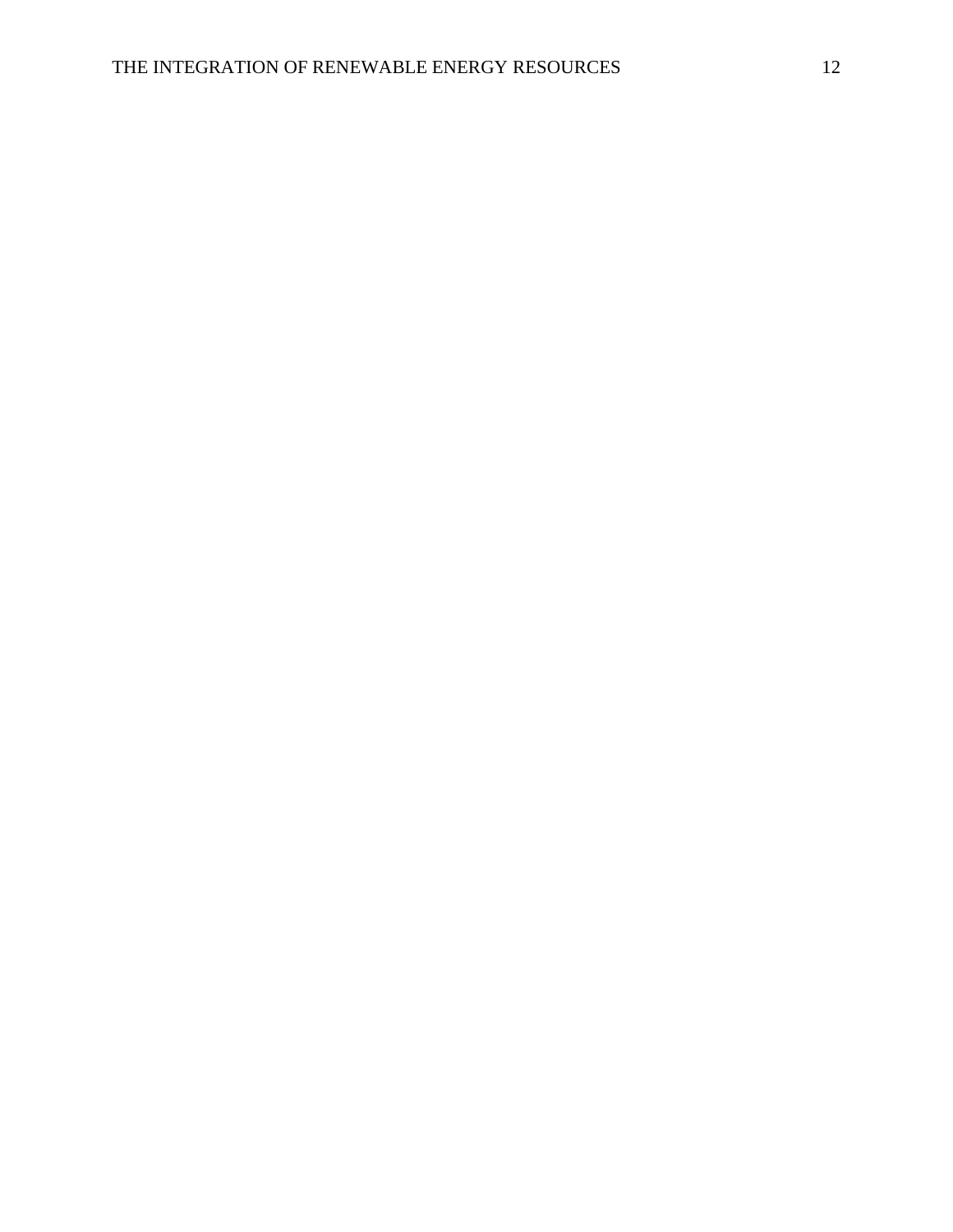### References

A short history of energy. (n.d.). Retrieved April 13, 2019, from

https://www.ucsusa.org/clean\_energy/our-energy-choices/a-short-history-of-energy.html

Advantages and disadvantages of renewable energy. (2017, January 16). Retrieved April 10, 2019, from https://www.conserve-energy-future.com/advantages-and-disadvantages-ofrenewable-energy.php

de Duve, C. (n.d.) Quote retrieved April 10, 2019 from

https://www.brainyquote.com/quotes/christian\_de\_duve\_729461

Electricity and the environment. (n.d.). Retrieved from

https://www.eia.gov/energyexplained/index.php?page=electricity\_environment

History of electricity. (n.d.). Retrieved April 10, 2019, from

https://www.instituteforenergyresearch.org/history-electricity/

How much do solar panels cost. (n.d.).

Retrieved from https://energyinformative.org/solar-panels-cost/

Human activity and air pollution. (2006). Human Activity & Air Pollution, 1. Retrieved from http://cscc.ohionet.org/

Our journey. (n.d.). Retrieved from http://www.solarroadways.com/About/Journey